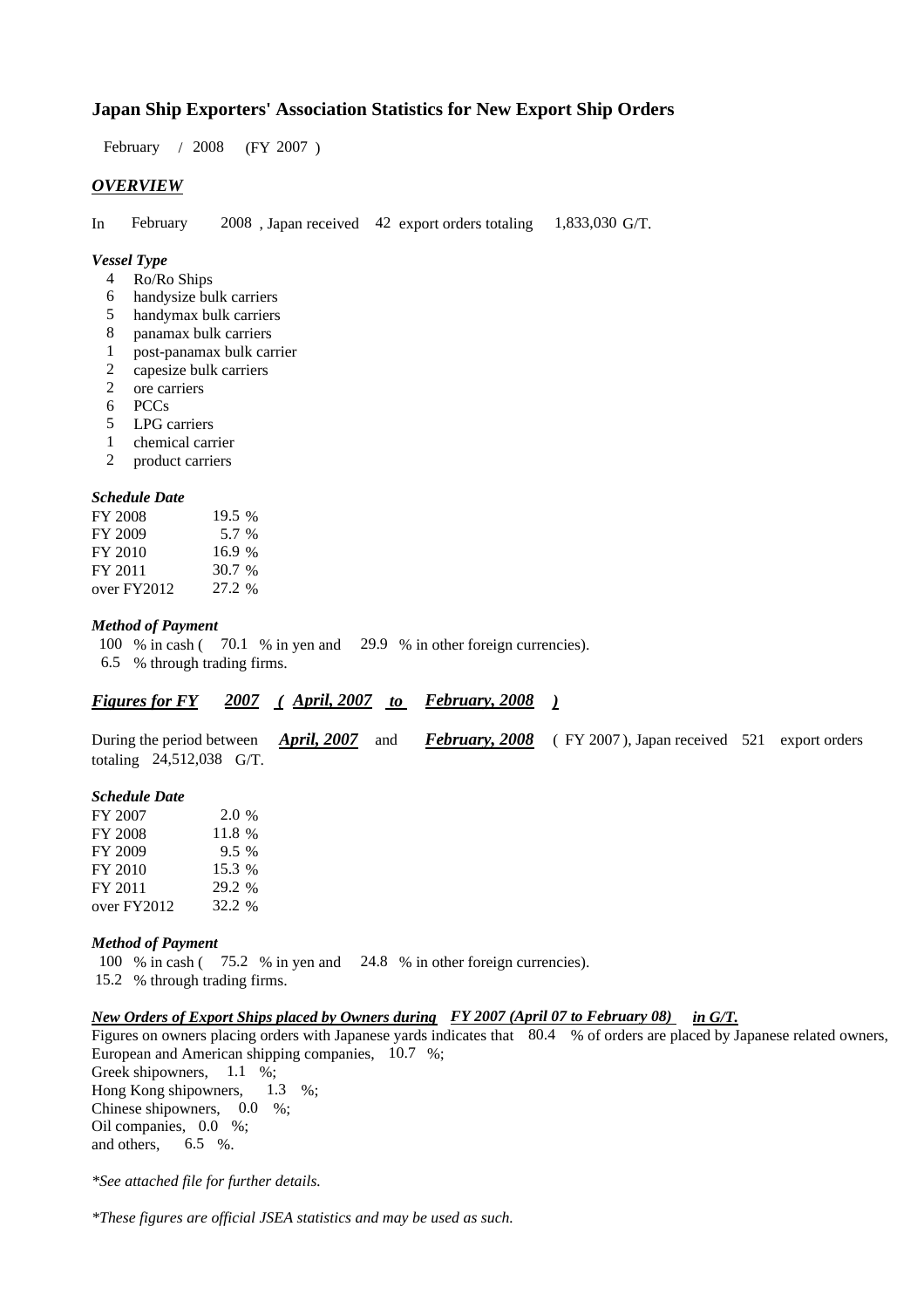## Based on Fiscal Year

No. G/T No. G/T No. G/T No. G/T No. G/T No. G/T No. G/T No. G/TGeneral Cargos | 33| 1,252,290|| 20| 1,099,650| 7| 601,800| 5| 486,500| 0| 0| 4| 306,000| 36| 2,493,950|| 4| 306,000 Bulk Carriers | 329| 15,211,270|| 273| 12,649,850| 39| 1,644,930| 50| 2,567,629| 27| 1,262,500| 30| 1,438,670| 419| 19,563,579|| 57| 2,701,170 Tankers | 114 5,580,849 40 1,927,049 12 363,300 2 36,100 4 39,700 8 88,360 66 2,454,509 12 128,060 Combined Carriers 0 0 0 0 0 0 0 0 0 0 0 0 0 0 0 0Others 0 0 0 0 0 0 0 0 0 0 0 0 0 0 0 0Total 476 22,044,409 333 15,676,549 58 2,610,030 57 3,090,229 31 1,302,200 42 1,833,030 521 24,512,038 73 3,135,230 FY 2007 / FY 2006 (%) \* 117.5 176.4 176.4 38.5 101.9 326.7 149.3 149.3 120.6 \* 120.6 1 In CGT | | 10,511,322 | | 6,990,842 | | 1,265,444 | | 1,302,601 | | 625,823 | | 892,593 | | 11,077,303 | | 1,518,416 November 2007 December 2007Description Apr 06 to Mar 07 Apr 07 to Oct 07 November 2007 December 200<br>No. 6/T No. 6/T No. 6/T No. 6/T No. 6/T Apr 07 to Oct 07 November 2007 December 2007 January 2008 February 2008 Apr 07 to Feb 08 Jan 08 to Feb 08

*Figures for shipbuilding orders of 500 G/T and over for export as steel vessels placed with JSEA members are covered.*

\*FY 2006/FY2005

\*\*Calendar Year 2007

JSEA (March 2008)

## New Export Orders Placed in February 2008 (FY 2007)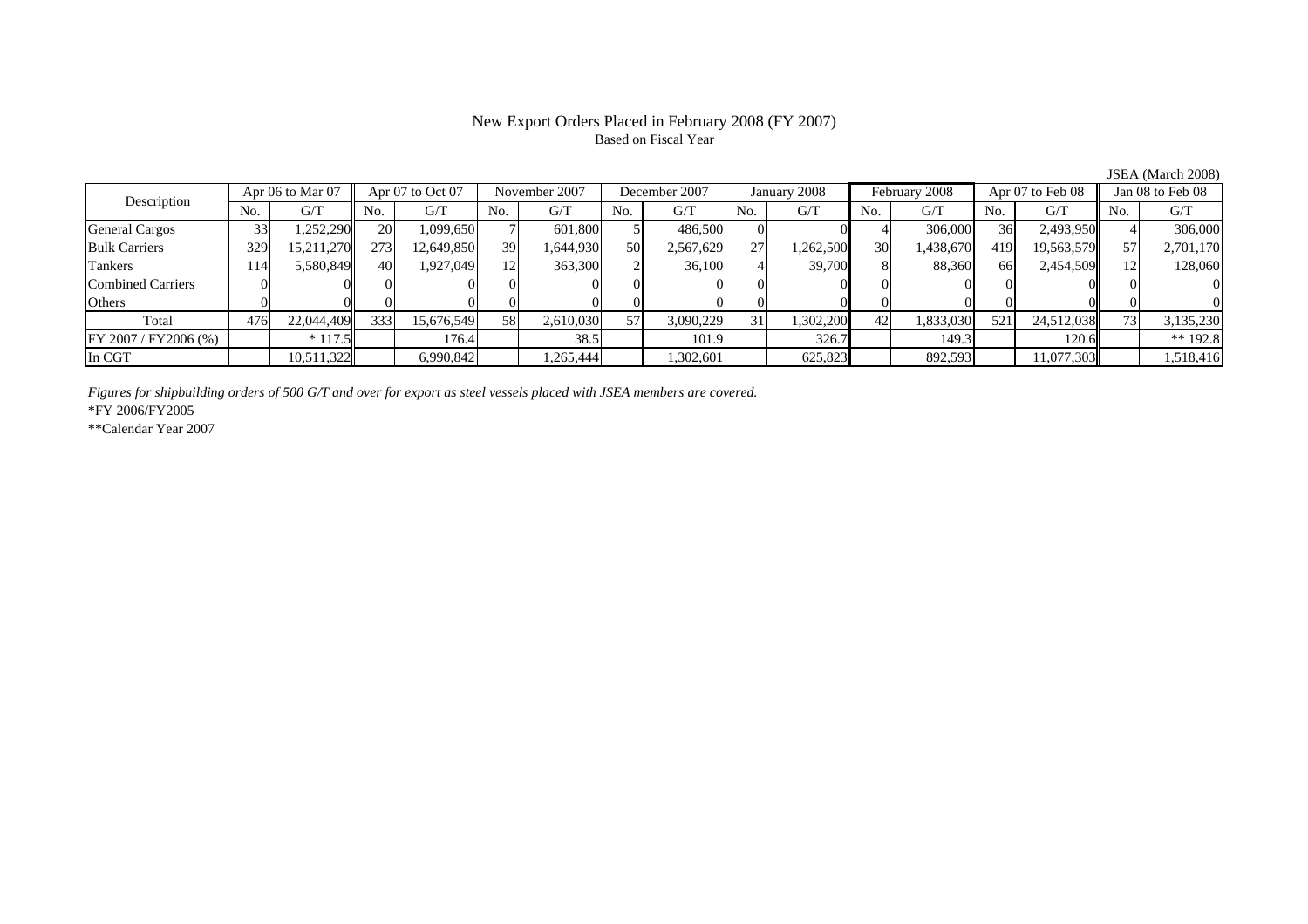## Based on Fiscal Year

No. I G/T II No. I G/T II No. I G/T II No. I G/T G/T II No. I G/T II No. I G/T II No. I G/T II No. I G/T II No  $\mathrm{G}/\mathrm{T}$ General Cargos ( 26 1,068,981 25 1,145,313 1 17,515 2 45,278 4 143,851 2 161,938 34 1,513,895 6 305,789 Bulk Carriers 1 220 10,156,642 111 4,614,427 16 687,043 13 796,408 24 913,150 13 510,229 177 7,521,257 37 1,423,379 Tankers | 73| 4,735,786|| 47| 2,446,132| 4| 153,468| 6| 378,945| 8| 446,561| 9| 659,788| 74| 4,084,894|| 17| 1,106,349 Combined Carriers 0 0 0 0 0 0 0 0 0 0 0 0 0 0 0 0Others | 0 | 0 | 0 | 0 | 0 | 0 | 0 | 0 | 0 | 0 | 0 | 0 Total 319 15,961,409 183 8,205,872 21 858,026 21 1,220,631 36 1,503,562 24 1,331,955 285 13,120,046 60 2,835,517 FY 2007 / FY2006 (%) \* 105.8 89.3 64.3 133.0 78.0 194.7 93.4 \*\* 108.6 In CGT | | 7,421,886| | 4,027,658 | 417,512| | 595,905| | 719,557| | 619,634| | 6,380,266|| | 1,339,191 Apr 07 to Oct 07 November 2007 December 2007 Description Apr 06 to Mar 07 | Apr 07 to Oct 07 | November 2007 | December 2007 | January 2008 | February 2008 | Apr 07 to Feb 08 || Jan 08 to Feb 08

*Deliveries of new shipbuilding orders of 500 G/T and over for export as steel vessels placed with JSEA members are covered.*

\*FY 2006/FY2005

\*\*Calendar Year 2007

JSEA (March 2008)

# Export Ships Delivered in February 2008 (FY 2007)